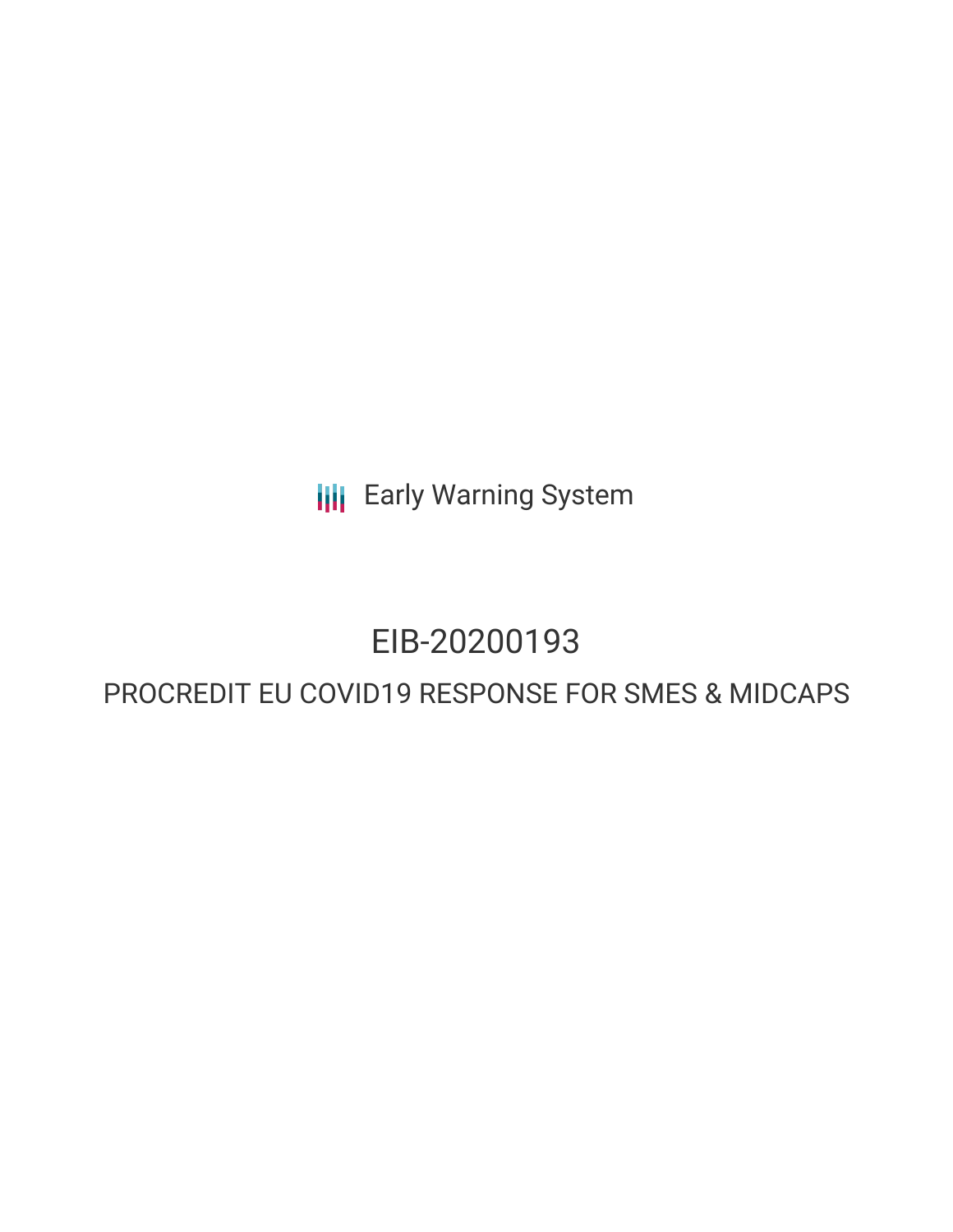#### **Quick Facts**

| <b>Countries</b>               | Bulgaria, Romania                               |
|--------------------------------|-------------------------------------------------|
| <b>Financial Institutions</b>  | European Investment Bank (EIB)                  |
| <b>Status</b>                  | Proposed                                        |
| <b>Bank Risk Rating</b>        | U                                               |
| <b>Borrower</b>                | PROCREDIT BANK (BULGARIA) AD, PROCREDIT BANK SA |
| <b>Sectors</b>                 | <b>Education and Health, Finance</b>            |
| <b>Investment Type(s)</b>      | Loan                                            |
| <b>Investment Amount (USD)</b> | $$44.94$ million                                |
| <b>Loan Amount (USD)</b>       | $$44.94$ million                                |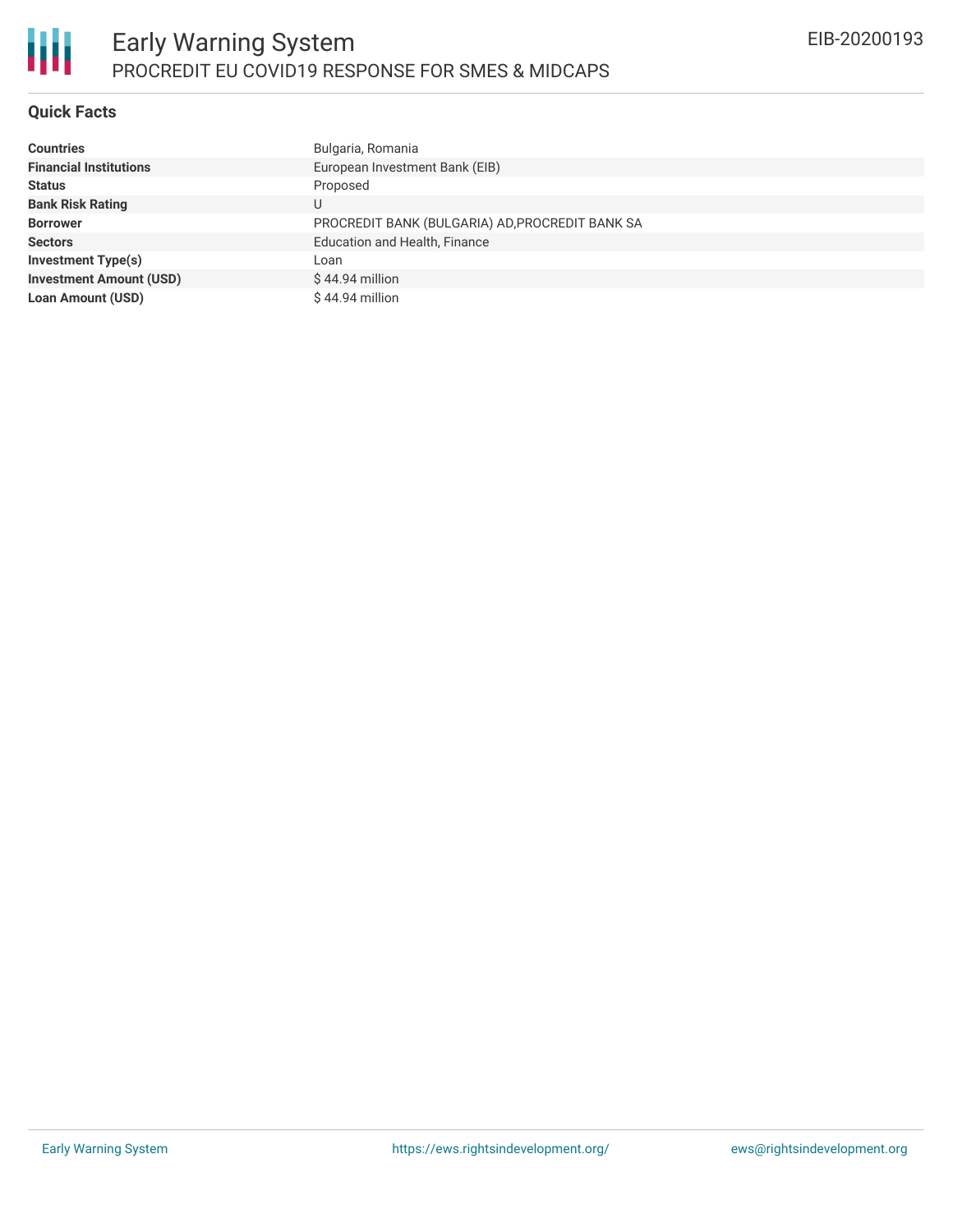

#### **Project Description**

According to EIB website, the project aims to finance eligible investments promoted by SMEs and midcaps in Romania and Bulgaria in response to COVID19 crisis. It will contribute to mitigate the negative economic effects of the pandemic and at least 30% of financed sub-projects will be dedicated to tackle climate change.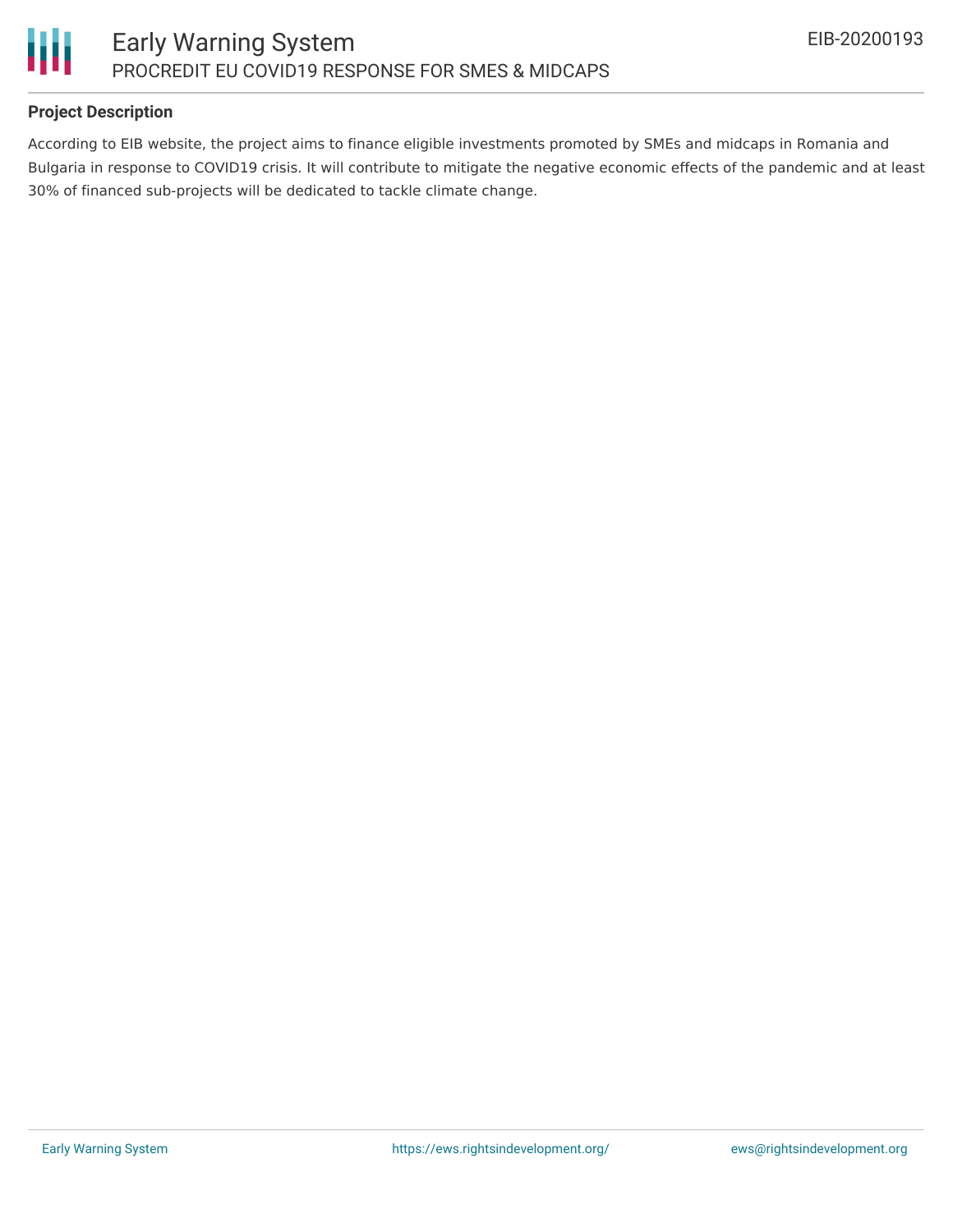#### **Investment Description**

European Investment Bank (EIB)

#### **Financial Intermediary**

Financial Intermediary: A commercial bank or financial institution that receives funds from a development bank. A financial intermediary then lends these funds to their clients (private actors) in the form of loans, bonds, guarantees and equity shares. Financial intermediaries include insurance, pension and equity funds. The direct financial relationship is between the development bank and the financial intermediary.

- [ProCredit](file:///actor/575/) Bank a.d. (Financial Intermediary)
- [ProCredit](file:///actor/178/) Bank Bulgaria (Financial Intermediary)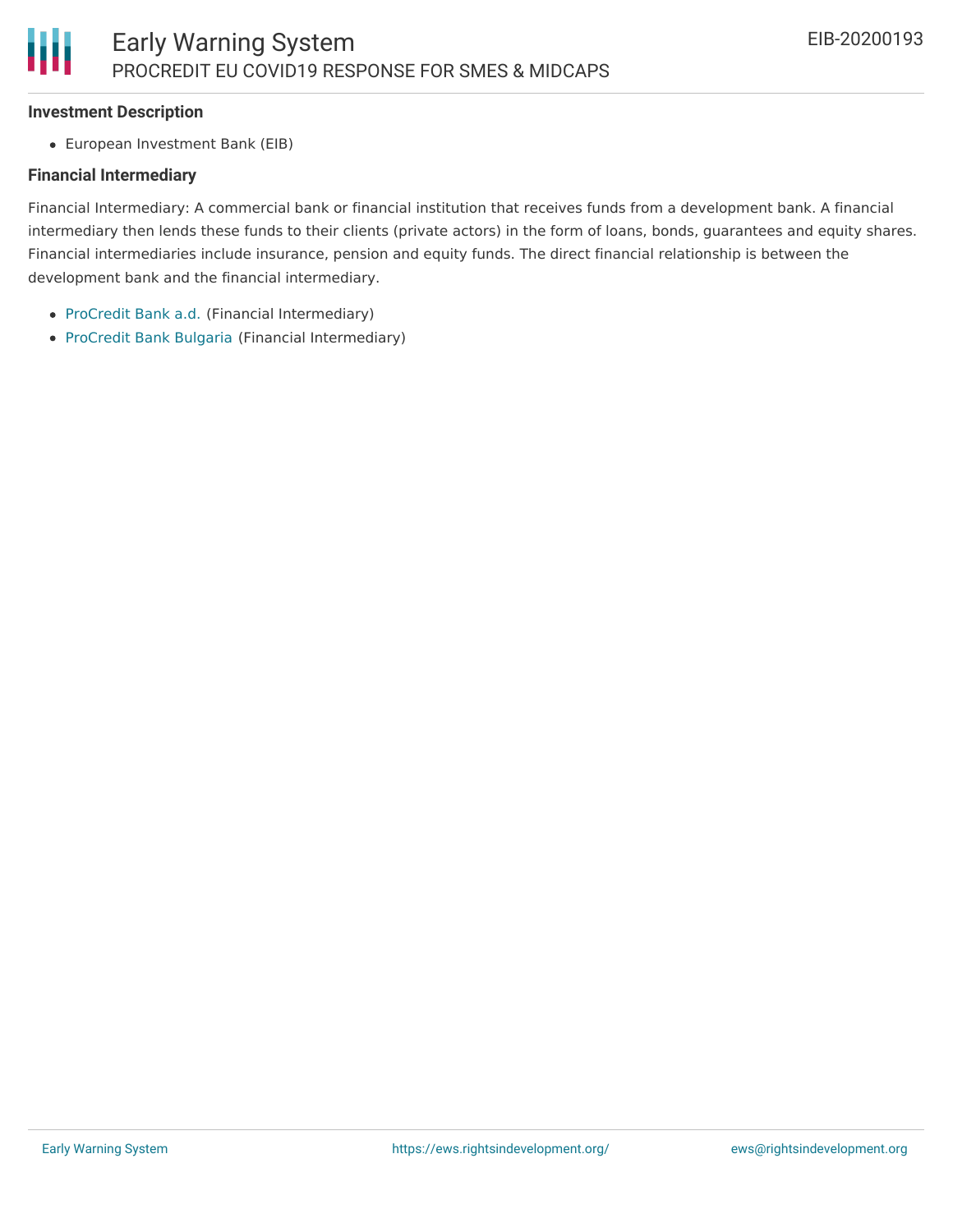#### **Contact Information**

No contact information provided at the time of disclosure.

#### **ACCOUNTABILITY MECHANISM OF EIB**

The EIB Complaints Mechanism is designed to facilitate and handle complaints against the EIB by individuals, organizations or corporations affected by EIB activities. When exercising the right to lodge a complaint against the EIB, any member of the public has access to a two-tier procedure, one internal - the Complaints Mechanism Office - and one external - the European Ombudsman. A complaint can be lodged via a written communication addressed to the Secretary General of the EIB, via email to the dedicated email address complaints@eib.org, by completing the online complaint form available at the following address: http://www.eib.org/complaints/form, via fax or delivered directly to the EIB Complaints Mechanism Division, any EIB local representation office or any EIB staff. For further details, check:

http://www.eib.org/attachments/strategies/complaints\_mechanism\_policy\_en.pdf

When dissatisfied with a complaint to the EIB Complaints Mechanism, citizens can then turn towards the European Ombudsman. A memorandum of Understanding has been signed between the EIB and the European Ombudsman establishes that citizens (even outside of the EU if the Ombudsman finds their complaint justified) can turn towards the Ombudsman on issues related to 'maladministration' by the EIB. Note that before going to the Ombudsman, an attempt must be made to resolve the case by contacting the EIB. In addition, the complaint must be made within two years of the date when the facts on which your complaint is based became known to you. You can write to the Ombudsman in any of the languages of the European Union. Additional details, including filing requirements and complaint forms, are available at: http://www.ombudsman.europa.eu/atyourservice/interactiveguide.faces